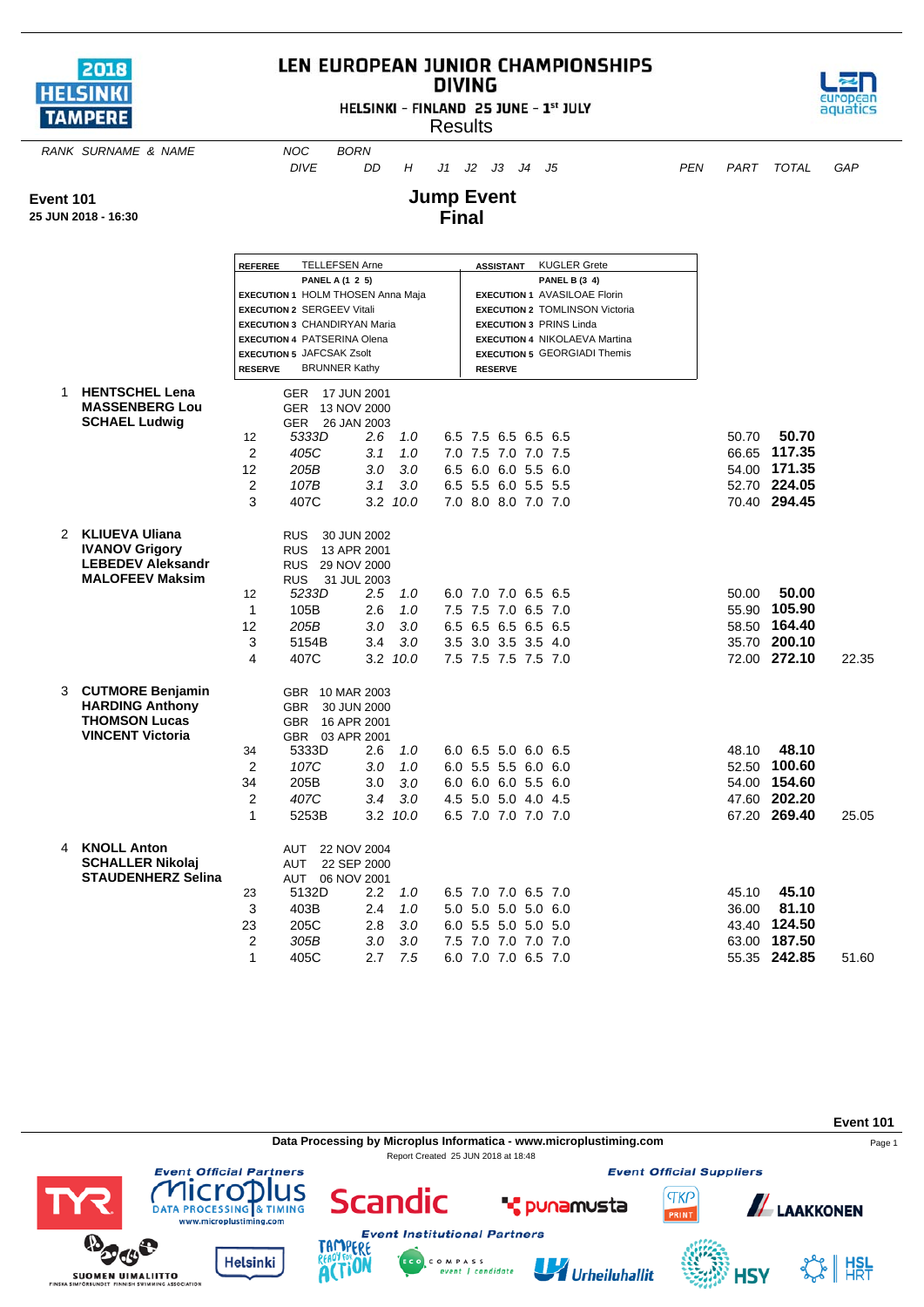|                                                                         | RANK SURNAME & NAME                                                                                                     |                        | <b>NOC</b>                                           | <b>BORN</b>                                                         |            |    |    |    |                                            |    |            |                |                       |       |
|-------------------------------------------------------------------------|-------------------------------------------------------------------------------------------------------------------------|------------------------|------------------------------------------------------|---------------------------------------------------------------------|------------|----|----|----|--------------------------------------------|----|------------|----------------|-----------------------|-------|
|                                                                         |                                                                                                                         |                        | <b>DIVE</b>                                          | DD                                                                  | Η          | J1 | J2 | JЗ | J4                                         | J5 | <b>PEN</b> | PART           | <b>TOTAL</b>          | GAP   |
| 5                                                                       | <b>HEIMBERG Michelle</b><br><b>SCHAFER Pierrick</b><br><b>BUCHER Thibaud</b>                                            |                        | SUI<br>SUI<br>SUI                                    | 02 JUN 2000<br>21 JUL 2002<br>06 NOV 2003                           |            |    |    |    |                                            |    |            |                |                       |       |
|                                                                         | <b>GEZ Derin</b>                                                                                                        | 12                     | SUI<br>5333D                                         | 08 APR 2000<br>2.6                                                  | 1.0        |    |    |    | 6.0 5.5 6.0 6.5 6.0                        |    |            | 46.80          | 46.80                 |       |
|                                                                         |                                                                                                                         | 3                      | 105B<br>305C                                         | 2.6                                                                 | 1.0<br>3.0 |    |    |    | 5.5 5.0 5.5 5.5 5.5                        |    |            | 42.90          | 89.70<br>138.70       |       |
|                                                                         |                                                                                                                         | 12<br>$\mathbf{1}$     | 205B                                                 | 2.8<br>3.0                                                          | 3.0        |    |    |    | 6.0 6.5 6.0 5.0 5.5<br>5.5 5.5 5.5 5.5 5.5 |    |            | 49.00<br>49.50 | 188.20                |       |
|                                                                         |                                                                                                                         | 4                      | 205B                                                 | 2.9                                                                 | 10.0       |    |    |    | 6.0 6.5 6.5 6.0 5.5                        |    |            |                | 53.65 241.85          | 52.60 |
| <b>ARNAUTOVA Anna</b><br>6<br><b>HROZA Dmytro</b><br><b>SERBIN Oleh</b> | <b>CHYZHOVSKYI Bohdan</b>                                                                                               |                        | <b>UKR</b><br><b>UKR</b><br><b>UKR</b>               | 01 JUN 2004<br>01 SEP 2003<br>24 FEB 2000<br><b>UKR 11 AUG 2001</b> |            |    |    |    |                                            |    |            |                |                       |       |
|                                                                         |                                                                                                                         | 21<br>3                | 5132D<br>305C                                        | $2.2\,$<br>3.0                                                      | 1.0<br>1.0 |    |    |    | 6.0 6.5 6.0 7.0 6.5<br>2.5 2.0 1.5 2.0 2.5 |    |            | 41.80<br>19.50 | 41.80<br>61.30        |       |
|                                                                         |                                                                                                                         | 21                     | 205C                                                 | 2.8                                                                 | 3.0        |    |    |    | 6.0 6.5 6.5 6.0 6.0                        |    |            |                | 51.80 113.10          |       |
|                                                                         |                                                                                                                         | 2                      | 405C                                                 | 2.7                                                                 | 3.0        |    |    |    | 7.0 6.5 7.0 7.5 7.0                        |    |            | 56.70          | 169.80                |       |
|                                                                         |                                                                                                                         | 4                      | 5253B                                                | 3.2                                                                 | 10.0       |    |    |    | 7.5 7.5 7.5 7.5 7.0                        |    |            |                | 72.00 241.80          | 52.65 |
| $\overline{7}$                                                          | <b>GULLSTRAND Emma</b><br><b>JOHNSSON-STJERNSTROM H. SWE</b><br><b>NILSSON GARIP Emilia</b><br><b>PETERSEN Elias</b>    |                        | <b>SWE</b><br><b>SWE</b>                             | 13 SEP 2000<br>28 FEB 2001<br>21 APR 2003<br>SWE 29 APR 2003        |            |    |    |    |                                            |    |            |                |                       |       |
|                                                                         |                                                                                                                         | 14<br>1                | 5134D<br>105B                                        | 2.6<br>2.6                                                          | 1.0<br>1.0 |    |    |    | 6.5 6.5 7.0 6.5 7.0<br>6.5 6.0 5.0 7.0 6.0 |    |            | 52.00          | 52.00<br>48.10 100.10 |       |
|                                                                         |                                                                                                                         | 14                     | 205B                                                 | 3.0                                                                 | 3.0        |    |    |    | 6.0 6.0 5.5 5.0 4.5                        |    |            | 49.50          | 149.60                |       |
|                                                                         |                                                                                                                         | 3                      | 305C                                                 | 2.8                                                                 | 3.0        |    |    |    | 5.5 5.0 5.5 5.0 5.5                        |    |            | 44.80          | 194.40                |       |
|                                                                         |                                                                                                                         | $\overline{2}$         | 5251B                                                | 2.6                                                                 | 10.0       |    |    |    | 6.0 6.0 6.0 6.0 6.0                        |    |            |                | 46.80 241.20          | 53.25 |
| 8                                                                       | <b>TAPIO Tino</b><br><b>HALLASELKA Lauren</b><br><b>IMMONEN Nea</b><br><b>RUNDGREN Ronja</b>                            |                        | <b>FIN</b><br><b>FIN</b><br><b>FIN</b><br><b>FIN</b> | 27 JUN 2002<br>18 MAR 2003<br>03 DEC 2001<br>13 JUL 2002            |            |    |    |    |                                            |    |            |                |                       |       |
|                                                                         |                                                                                                                         | 12                     | 5231D                                                | 2.1                                                                 | 1.0        |    |    |    | 5.5 6.5 6.0 6.0 6.5                        |    |            | 38.85          | 38.85                 |       |
|                                                                         |                                                                                                                         | 3<br>12                | 105B<br>205C                                         | 2.6<br>2.8                                                          | 1.0<br>3.0 |    |    |    | 6.0 6.0 6.0 7.0 6.5<br>6.5 6.5 6.5 6.5 6.0 |    |            | 48.10<br>54.60 | 86.95<br>141.55       |       |
|                                                                         |                                                                                                                         | 2                      | 405C                                                 | 2.7                                                                 | 3.0        |    |    |    | 6.0 6.0 6.0 5.5 5.5                        |    |            | 47.25          | 188.80                |       |
|                                                                         |                                                                                                                         | 4                      | 5152B                                                | 2.9                                                                 | 10.0       |    |    |    | 6.0 6.0 5.5 6.0 6.0                        |    |            |                | 52.20 241.00          | 53.45 |
| 9                                                                       | <b>ABADIA GARCIA Adrian</b><br><b>ANTOLINO PACHECO Valeria</b><br><b>CAMACHO DEL HOYO Carlos</b><br><b>GABINO Lucia</b> |                        | <b>ESP</b><br><b>ESP</b><br><b>ESP</b>               | 05 APR 2002<br>30 AUG 2002<br>30 JUL 2000<br>ESP 13 OCT 2003        |            |    |    |    |                                            |    |            |                |                       |       |
|                                                                         |                                                                                                                         | $12 \overline{ }$<br>4 | 5132D<br>403B                                        | $2.2^{\circ}$<br>2.4                                                | 1.0<br>1.0 |    |    |    | 7.0 7.0 6.5 6.5 7.0<br>5.5 7.0 7.5 7.0 7.0 |    |            | 45.10<br>50.40 | 45.10<br>95.50        |       |
|                                                                         |                                                                                                                         | 12                     | 305C                                                 | 2.8                                                                 | 3.0        |    |    |    | 4.0 4.0 4.0 2.5 2.5                        |    |            |                | 29.40 124.90          |       |
|                                                                         |                                                                                                                         | $\mathbf{1}$           | 205B                                                 | 3.0                                                                 | 3.0        |    |    |    | 7.0 6.5 6.5 7.0 6.0                        |    |            |                | 60.00 184.90          |       |
|                                                                         |                                                                                                                         | 3                      | 107B                                                 | $3.0$ $10.0$                                                        |            |    |    |    | 5.0 6.0 6.0 6.0 6.0                        |    |            |                | 54.00 238.90          | 55.55 |
| 10                                                                      | <b>BELOTTI Stefano</b><br><b>GIOVANNINI Riccardo</b><br><b>PELLACANI Chiara</b><br><b>BARALDI Davide</b>                |                        | ITA<br><b>ITA</b><br><b>ITA</b><br>ITA               | 23 JUL 2004<br>14 MAR 2003<br>12 SEP 2002<br>24 MAY 2001            |            |    |    |    |                                            |    |            |                |                       |       |
|                                                                         |                                                                                                                         | 31<br>4                | 5333D<br>105B                                        | 2.6<br>2.6                                                          | 1.0<br>1.0 |    |    |    | 7.0 7.0 7.0 7.5 8.0<br>5.5 6.0 7.0 5.5 6.0 |    |            | 55.90          | 55.90<br>45.50 101.40 |       |
|                                                                         |                                                                                                                         | 34                     | 205B                                                 | 3.0                                                                 | 3.0        |    |    |    | 6.0 5.0 6.0 4.5 4.5                        |    |            |                | 46.50 147.90          |       |
|                                                                         |                                                                                                                         | 4                      | 5154B                                                | 3.4                                                                 | 3.0        |    |    |    | 4.0 3.5 3.5 4.5 4.0                        |    |            |                | 39.10 187.00          |       |
|                                                                         |                                                                                                                         | $\overline{2}$         | 626C                                                 | $3.3$ $10.0$                                                        |            |    |    |    | 5.0 5.5 5.5 5.0 4.5                        |    |            |                | 51.15 238.15          | 56.30 |



COMPASS<br>event | candidate

Urheiluhallit

☆ | #SL

**HSY** 

TAMP ERE

**ACTION** 

**Helsinki** 

**SUOMEN UIMALIITTO**